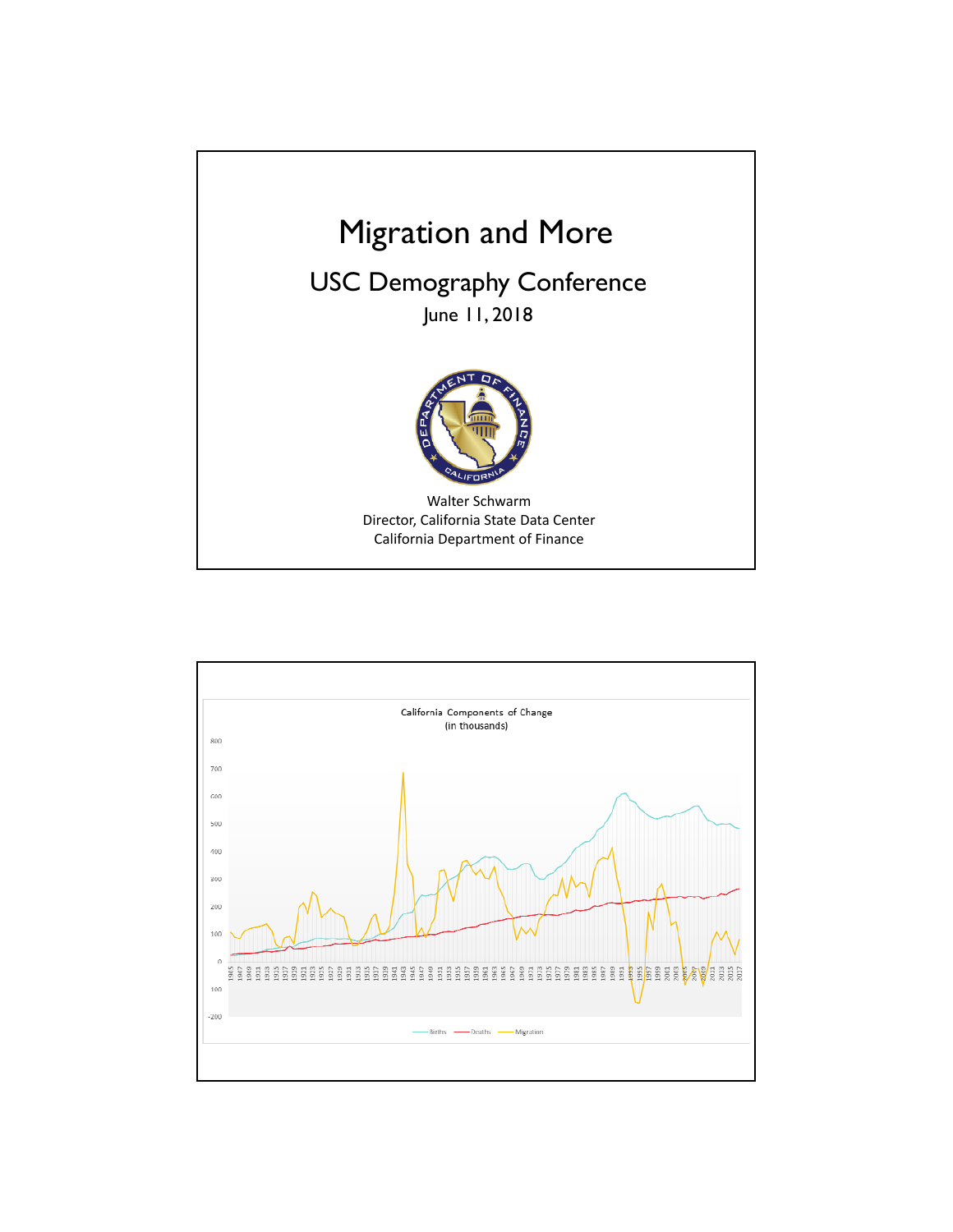

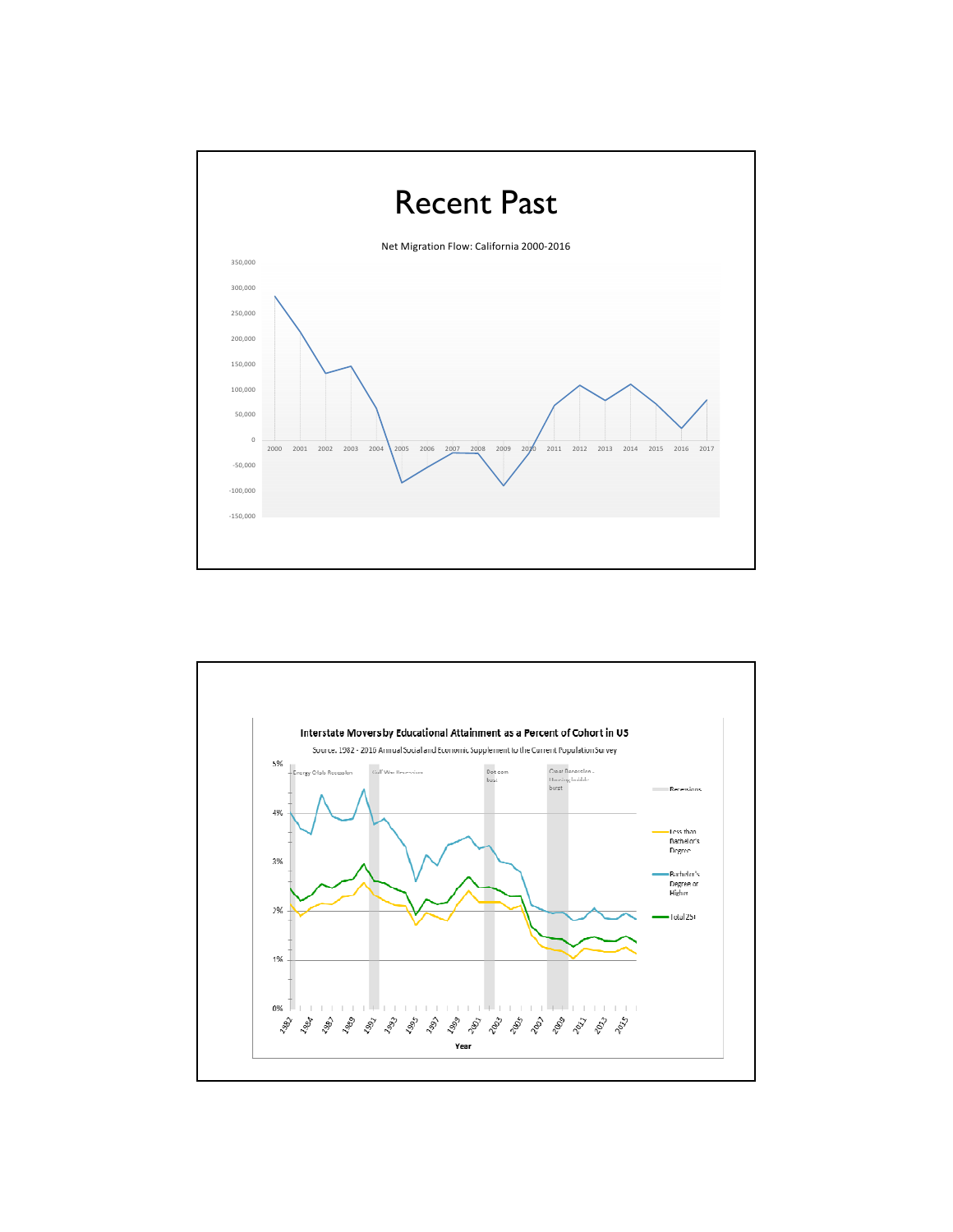

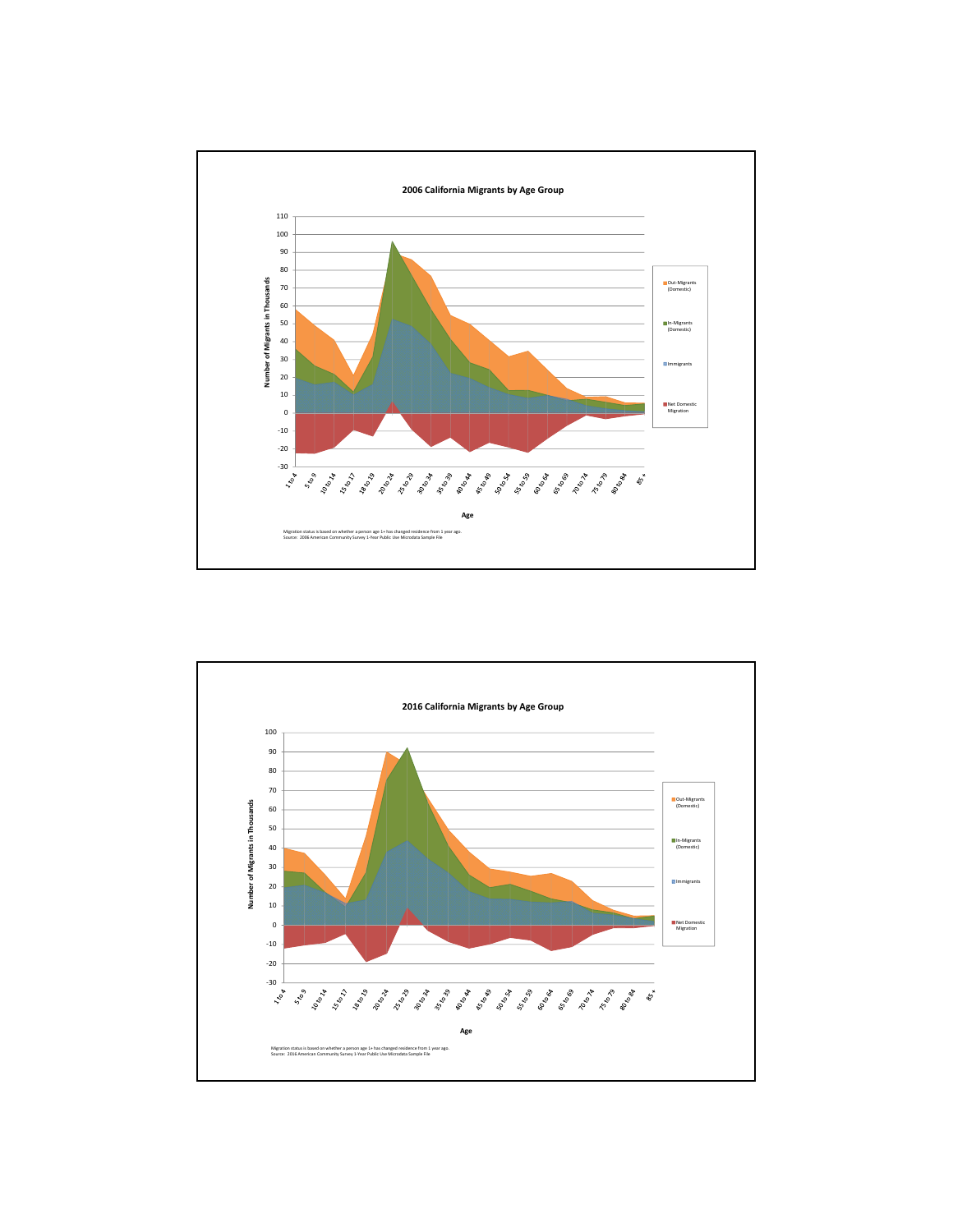

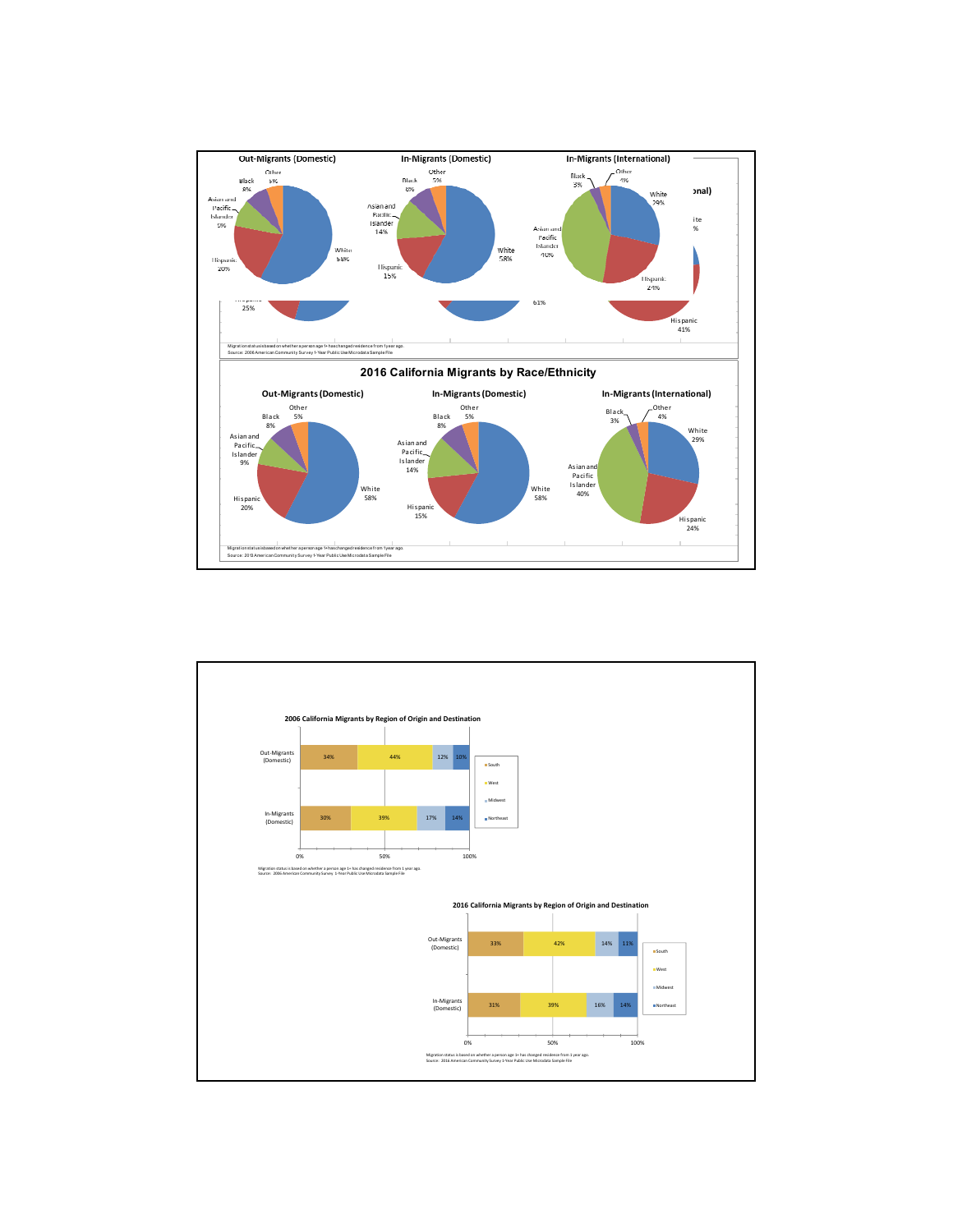

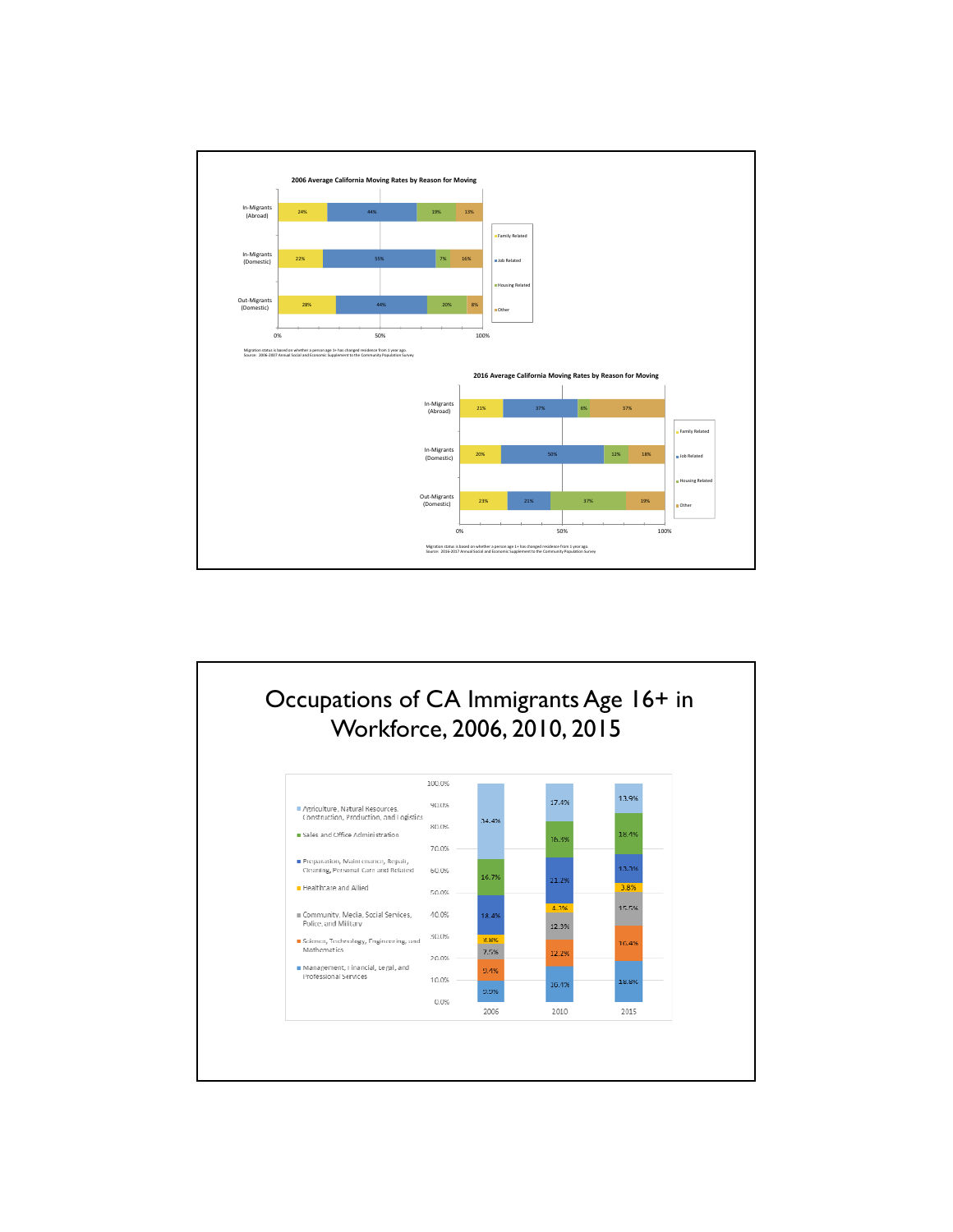## Net Migration SCAG Counties

- Overall Migration is lower
	- International
	- Domestic out
	- Flow to the rest of CA
- Inter SCAG flow is different than before
	- More to Imperial
	- Fewer Retirees

|             |                     | 2006      | 2015      |                |                     | 2006     | 2015       |
|-------------|---------------------|-----------|-----------|----------------|---------------------|----------|------------|
| Imperial    | Los Angeles         | 742       | 52        | Riverside      | Imperial            | 142      | 670        |
|             | Orange              | 201       | $-91$     |                | Los Angeles         | 18,150   | 9,351      |
|             | Riverside           | $-142$    | $-670$    |                | Orange              | 13,285   | 5,722      |
|             | San Bernardino      | 196       | $-45$     |                | San Bernardino      | 4,578    | 1,202      |
|             | Ventura             | 56        | 72        |                | Ventura             | 324      | 267        |
|             | Non SCAG CA         | $-221$    | $-971$    |                | Non SCAG CA         | 6,581    | 5,322      |
|             | Other States        | 294       | $-605$    |                | <b>Other States</b> | 1,285    | $-5,808$   |
|             | Immigration         | 2,317     | 1,446     |                | Immigration         | 11,756   | 11,627     |
|             | Total               | 3,443     | $-812$    |                | Total               | 56,101   | 28,353     |
| Los Angeles | Imperial            | $-742$    | $-52$     | San Bernardino | Imperial            | $-196$   | 45         |
|             | Orange              | $-12,267$ | $-11,271$ |                | Los Angeles         | 28,114   | 17,503     |
|             | Riverside           | $-18,150$ | $-9,351$  |                | Orange              | 2.808    | 1,014      |
|             | San Bernardino      | $-28,114$ | $-17,503$ |                | Riverside           | $-4,578$ | $-1,202$   |
|             | Ventura             | $-3,649$  | $-2,015$  |                | Ventura             | 230      | <b>131</b> |
|             | Non SCAG CA         | $-31,342$ | $-21,969$ |                | Non SCAG CA         | $-2,630$ | 1,157      |
|             | Other States        | $-45,993$ | $-27,758$ |                | <b>Other States</b> | $-2,412$ | $-10,082$  |
|             | Immigration         | 67,430    | 65,635    |                | Immigration         | 10,758   | 10,287     |
|             | Total               | $-72,827$ | $-24,284$ |                | Total               | 32,094   | 18,853     |
| Orange      | Imperial            | $-201$    | 91        | Ventura        | Imperial            | $-56$    | $-72$      |
|             | Los Angeles         | 12,267    | 11,271    |                | Los Angeles         | 3,649    | 2,015      |
|             | Riverside           | $-13,285$ | $-5,722$  |                | Orange              | $-58$    | $-282$     |
|             | San Bernardino      | $-2,808$  | $-1,014$  |                | Riverside           | $-324$   | $-267$     |
|             | Ventura             | 58        | 282       |                | San Bernardino      | $-230$   | $-131$     |
|             | Non SCAG CA         | $-4,784$  | $-3,835$  |                | Non SCAG CA         | $-953$   | $-1,346$   |
|             | <b>Other States</b> | $-5,198$  | $-12,123$ |                | <b>Other States</b> | 365      | $-2,192$   |
|             | Immigration         | 23,594    | 22,851    |                | Immigration         | 5,015    | 4,419      |
|             | Total               | 9,643     | 11,801    |                | Total               | 7,408    | 2,144      |